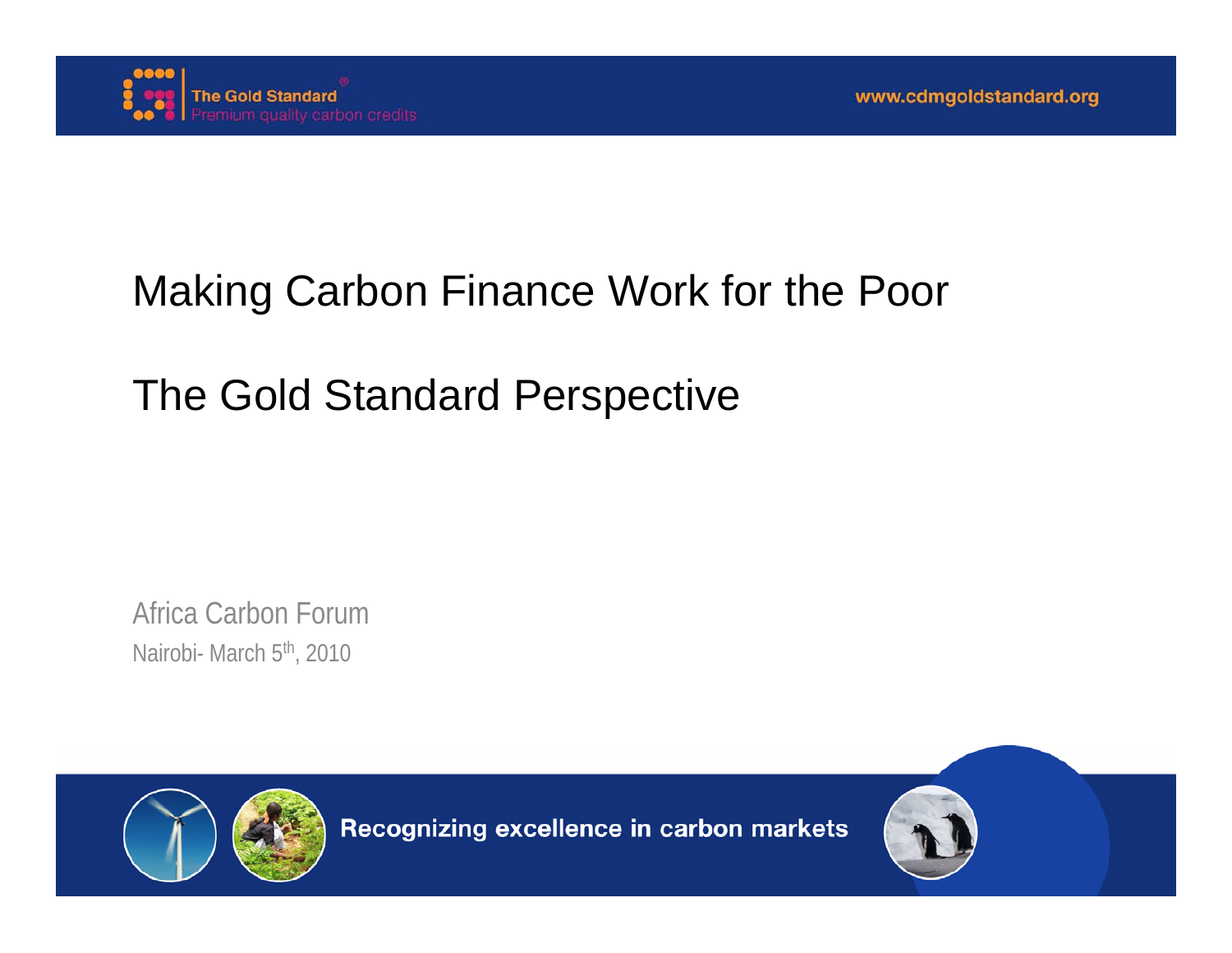

# Gold Standard in a Nutshell

**Who we are:**

• A non-profit organization under Swiss law that operates a certification scheme for premium quality carbon credits

#### **How we got started:**

- Emerged and has evolved in parallel with the emergence and maturation of carbon offset markets
- Developed by a group of NGOs led by WWF, SSN and Helio International and launched in 2003.

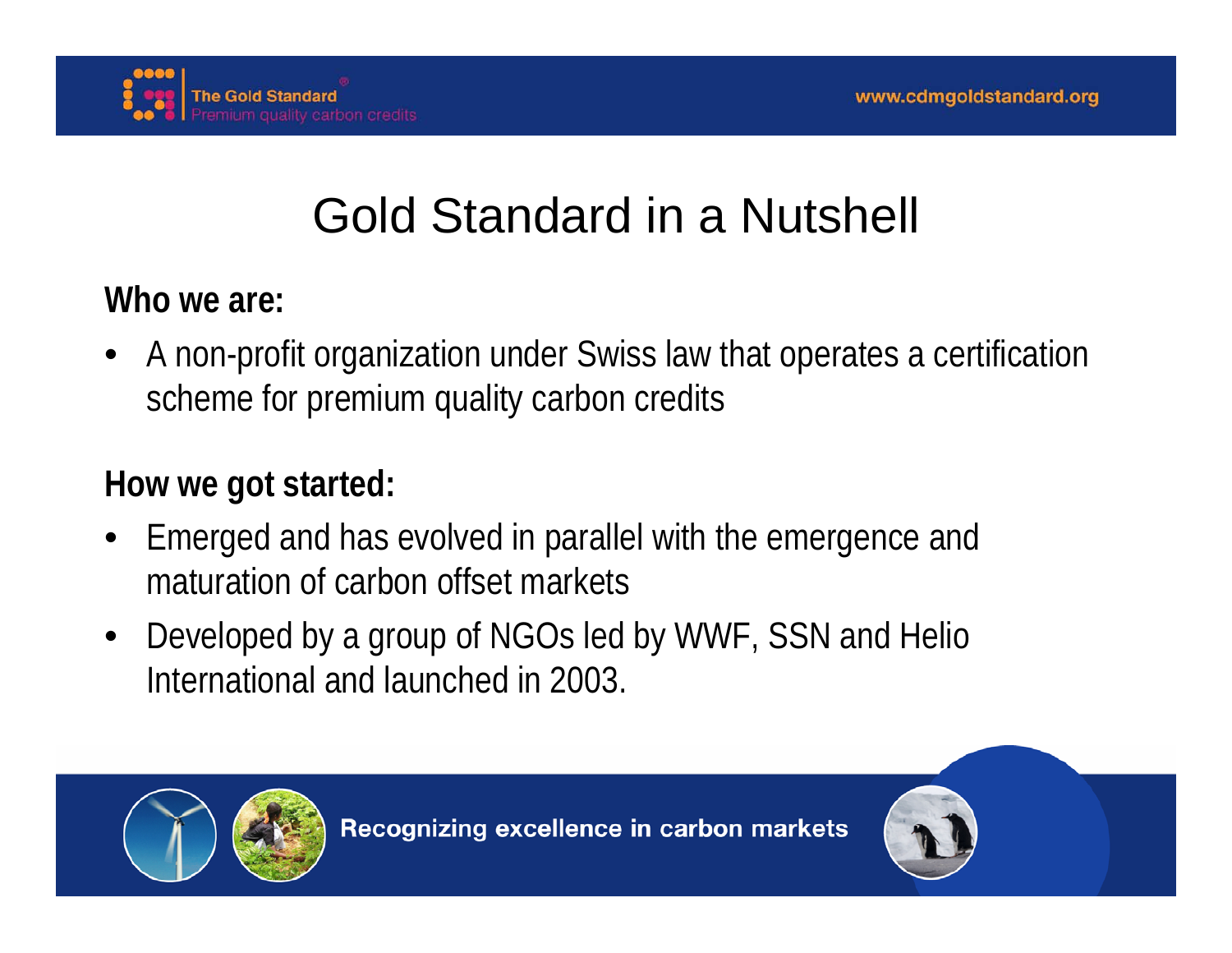

# Gold Standard in a Nutshell – cont'd

### **What we stand for:**

- Rewarding excellence in carbon markets
- Promoting sustainable development through carbon offset markets

### **What we do:**

• Register projects that reduce GHG emissions in ways that contribute to sustainable development and certify their carbon credits for sale on both compliance and voluntary markets.



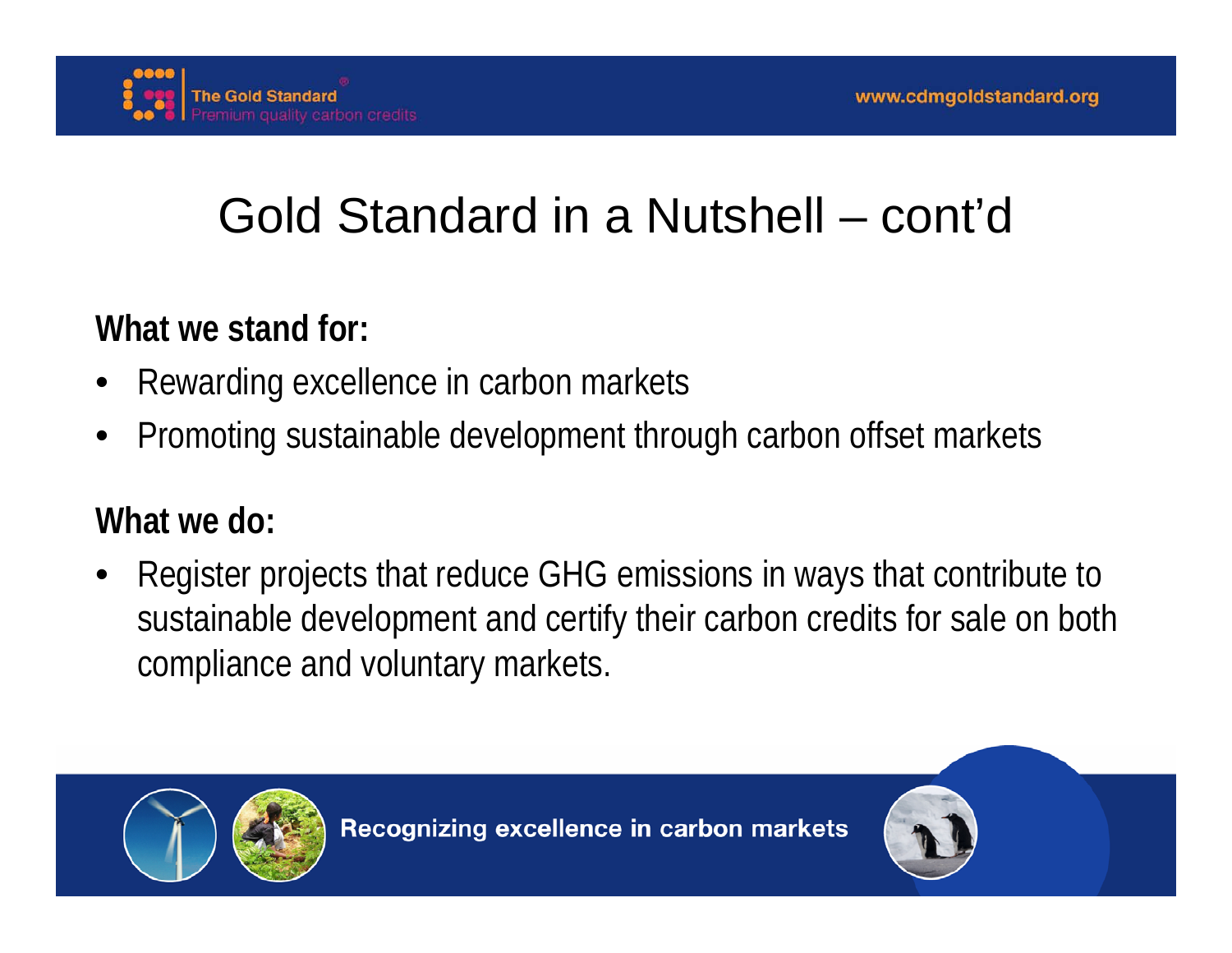

## How does the Gold Standard work?



#### **The criteria are simple…**

- 1. Renewable Energy & End-Use Energy **Efficiency**
- 2. Additionality
- 3. Sustainable Development
- 4. Third-Party Audits & Scrutiny



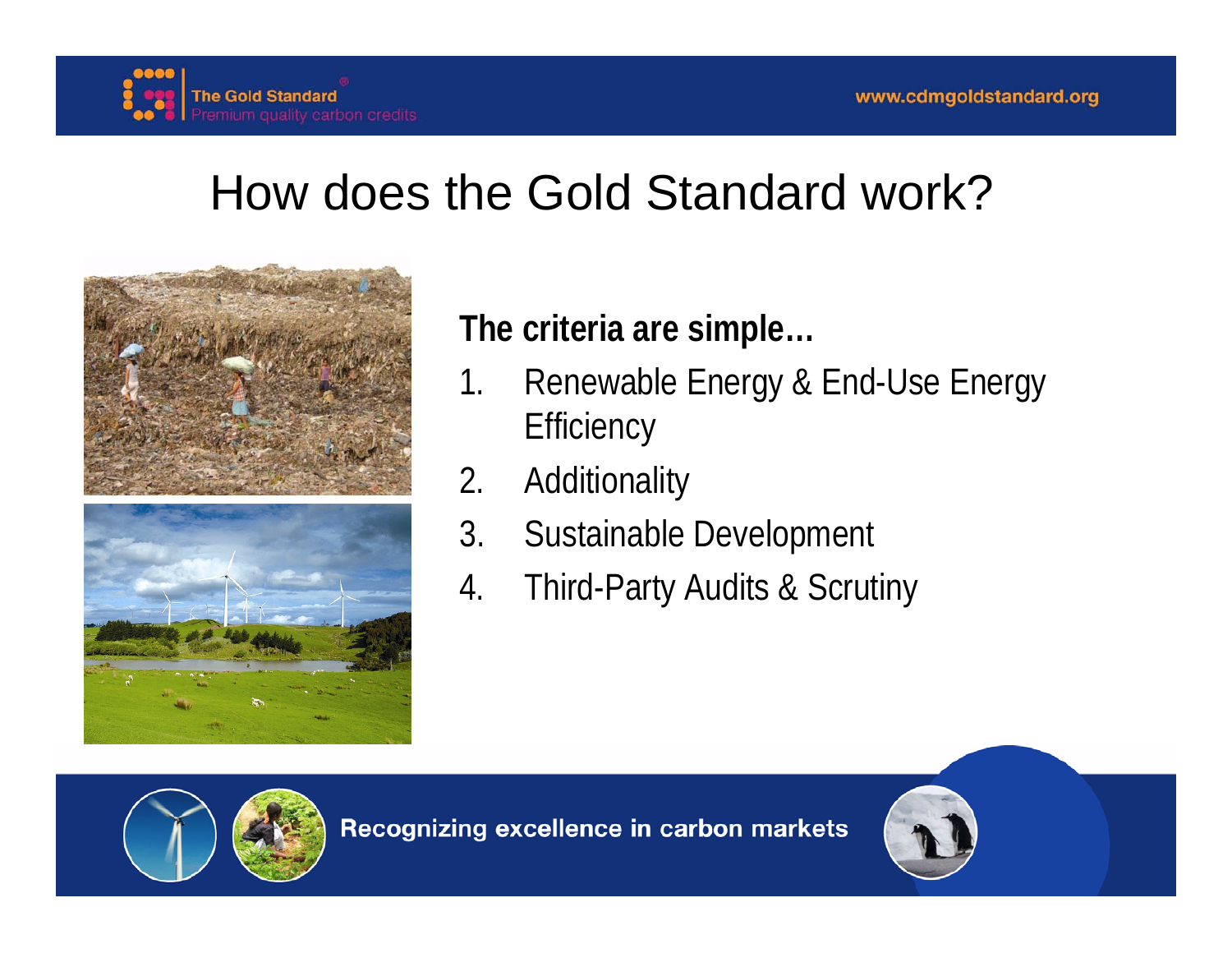

## Sustainability Assessment

- **'Do no harm' assessment**
	- UNDP Safeguarding principles
	- Identify suitable mitigation measures
- **Sustainable Development Matrix**
	- UN MDGs
	- Self-score + blind-score = consolidated matrix
- **Stakeholder consultation guidelines**
	- Interactive, bottom-up approach
	- LSC template uploaded
	- Stakeholder Feedback Round
- **Sustainability Monitoring Plan**
	- Include indicators, mitigation measures, and parameters
	- Part of the GS Passport



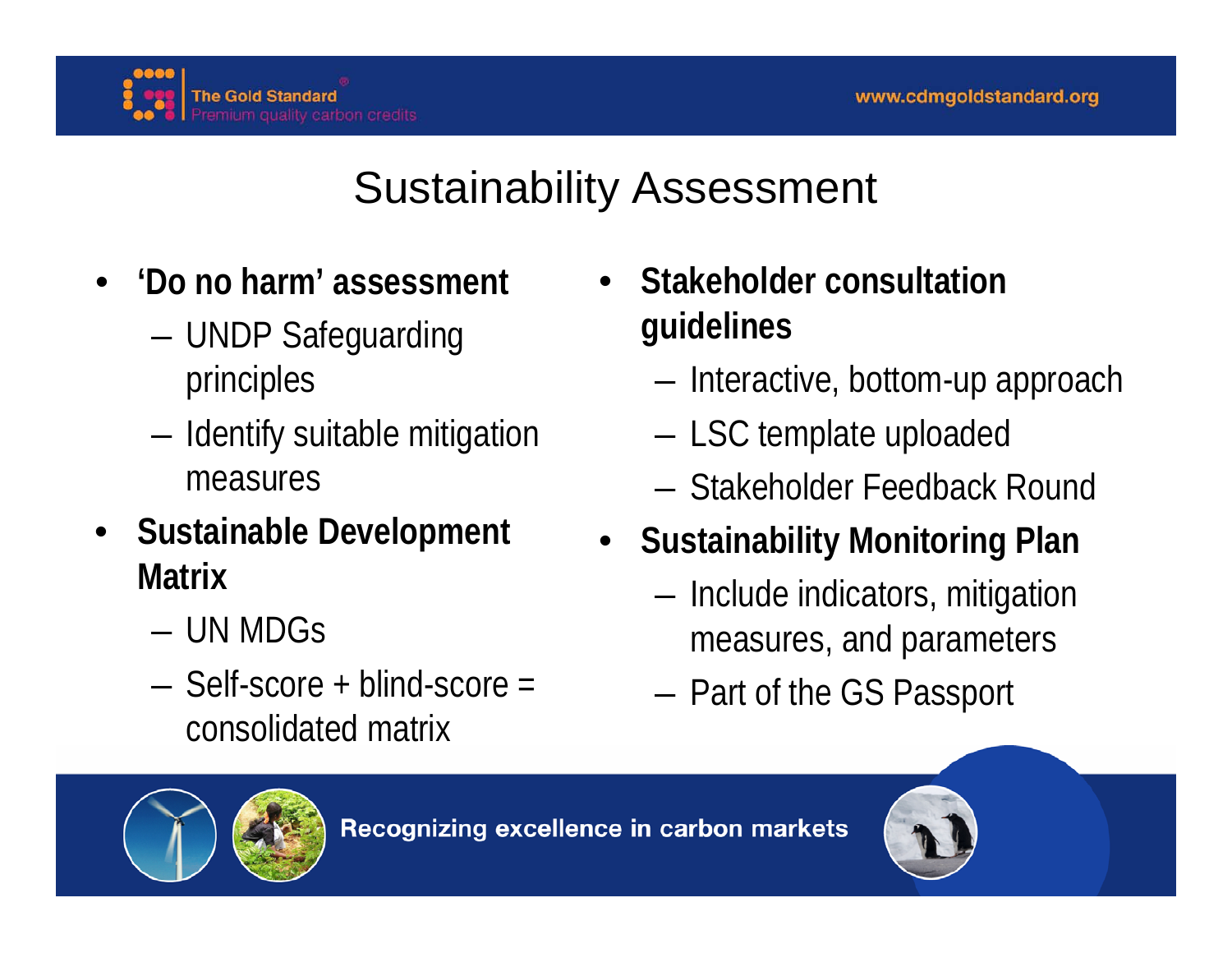

## Gold Standard CDM Project: Nigeria Efficient **Cookstoves**

- 11,000 efficient cookstoves to be sold in states of Guinea Savannah Zone in Nigeria
	- Saves 80% of fuel wood- only 250g of wood to boil 6 liters of water
	- Expected reduction of single stove -3.19 tCO2e/year
- With CDM credits, stoves to be sold at subsidized prices, can be paid by installments



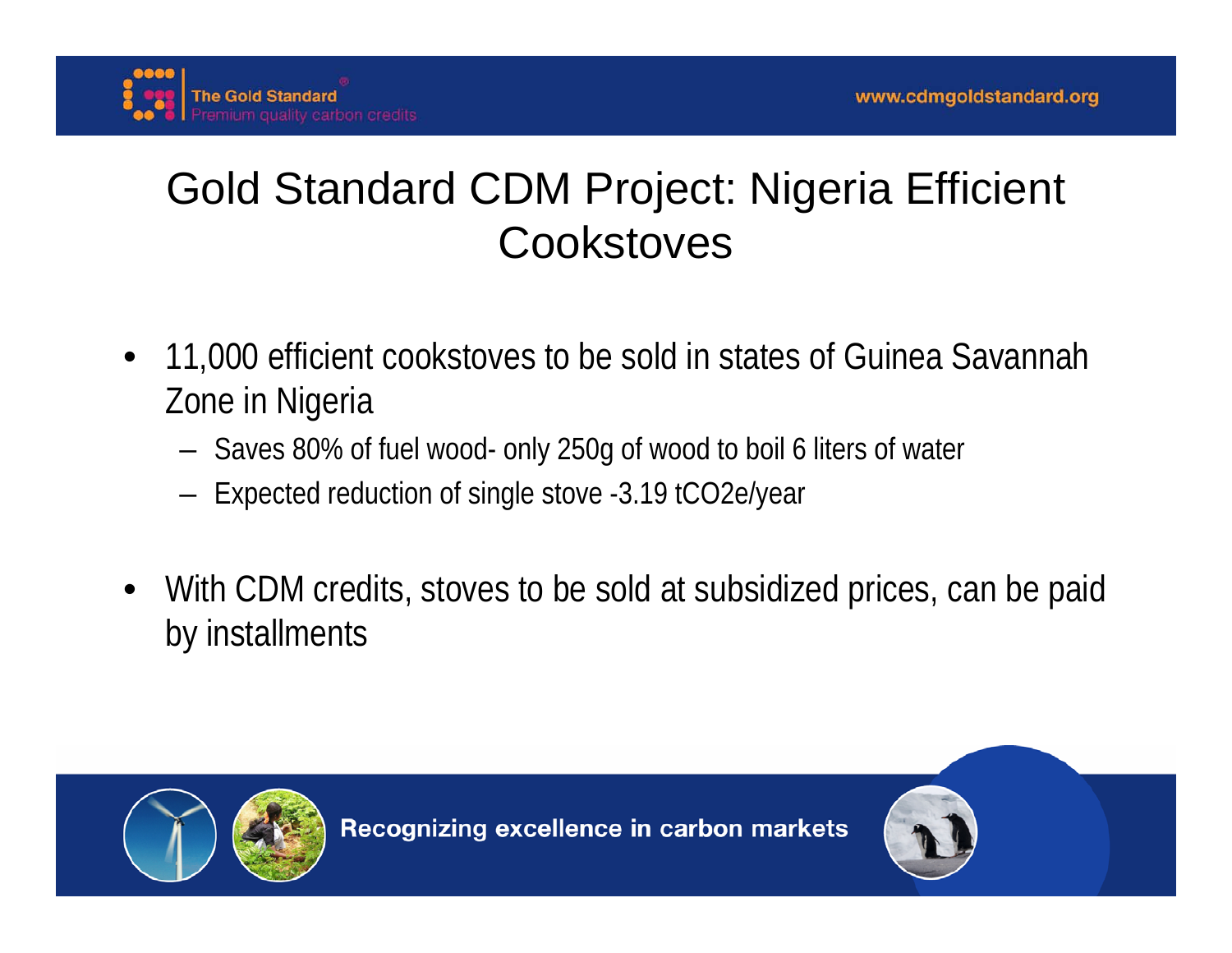

# 'Save80' System: Efficient Cookstoves

- Benefits to sustainable development:
	- Lowers wood consumptionallowing for natural recovery of forests
	- Significantly reduces indoor air pollution caused by traditional cookstoves
	- Creates job opportunities for locals in assembling and sales of cookstoves



System includes efficient cookstove (right) and heat retention box (left) for food simmering



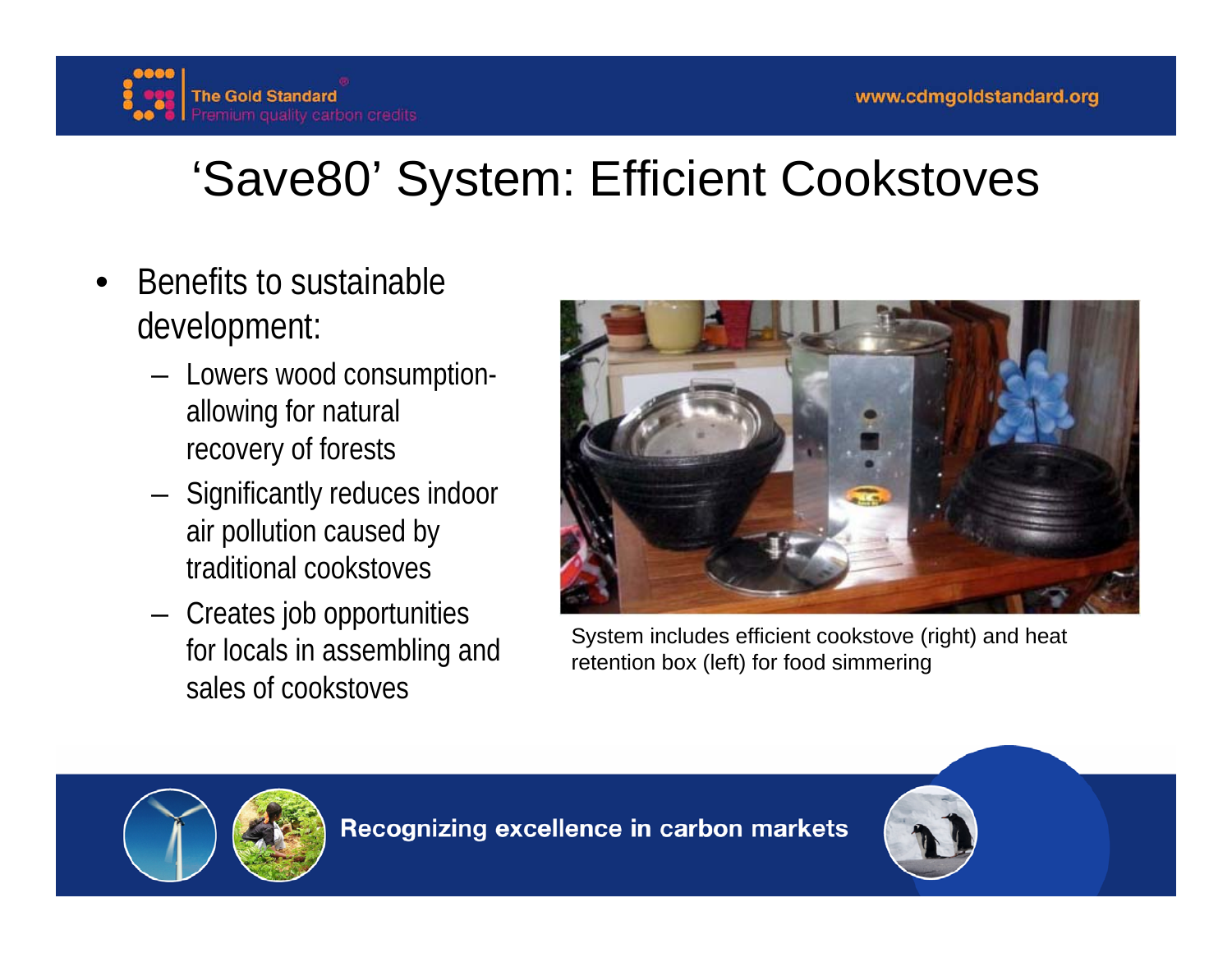### Gold Standard Micro Scale Project: Malawi Solar Lanterns

- Conversion/replacement of 39,000 kerosene lanterns to solar-powered lanterns
- Total project capacity: 70.2kW (micro-scale)
- Solar panels imported, all other lantern components sourced locally in Malawi
- Reduction in emission assumed at 19,000 $CO<sub>2eq</sub>$  over the span of 10 years





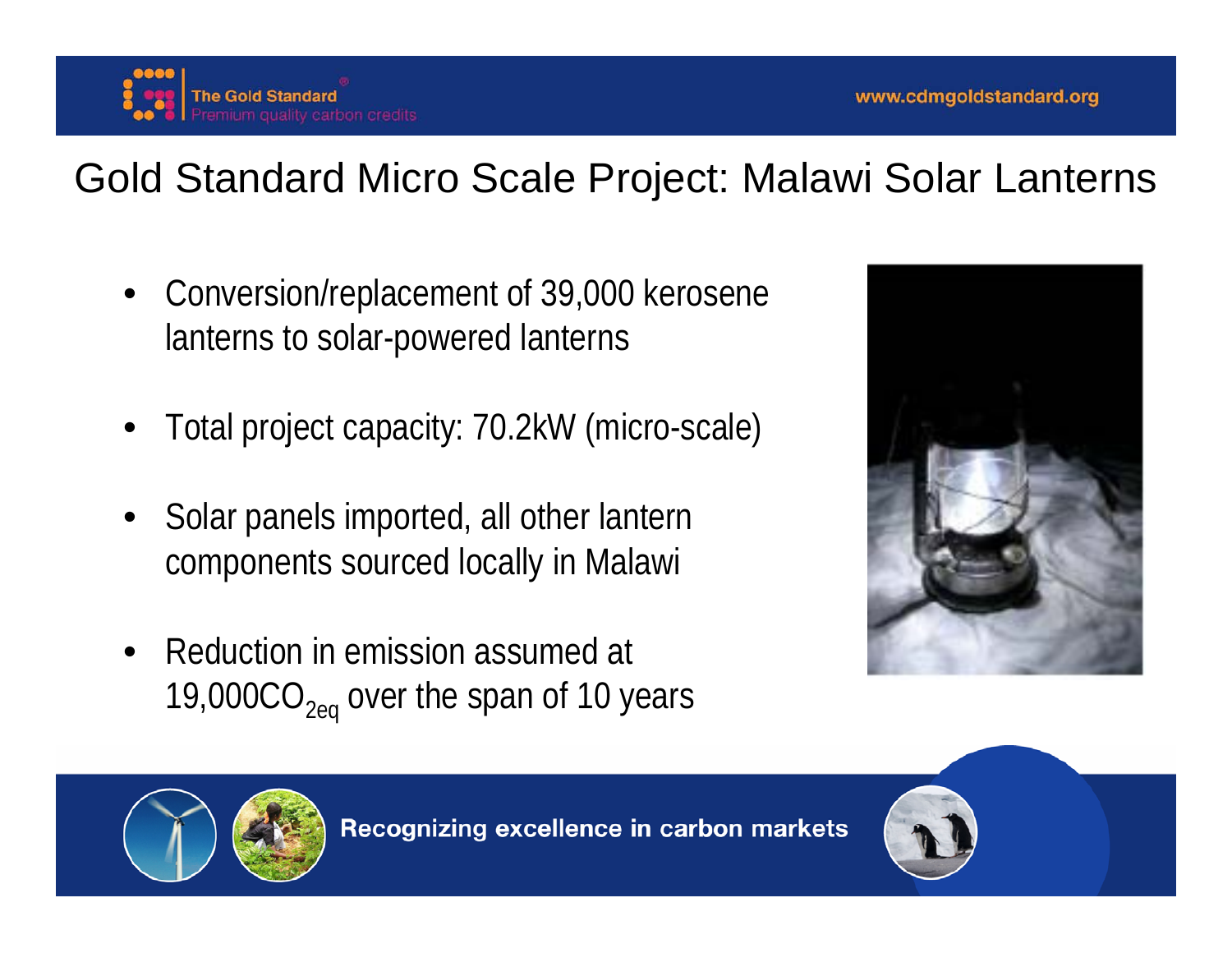

## Benefits to Sustainable Development: Solar Lanterns

- Reduces the negative health impact of inhaling kerosene fumes
- Builds capacity- conducts micro solar trainings for locals on how to assemble and sell solar lanterns
- Promotes gender equality by monitoring the inclusion of women in the solar trainings
- Creates job opportunities for locals in selling solar lanterns



Solar entrepreneurs in Chikwawa, Malawi prepare to open the village solar shop



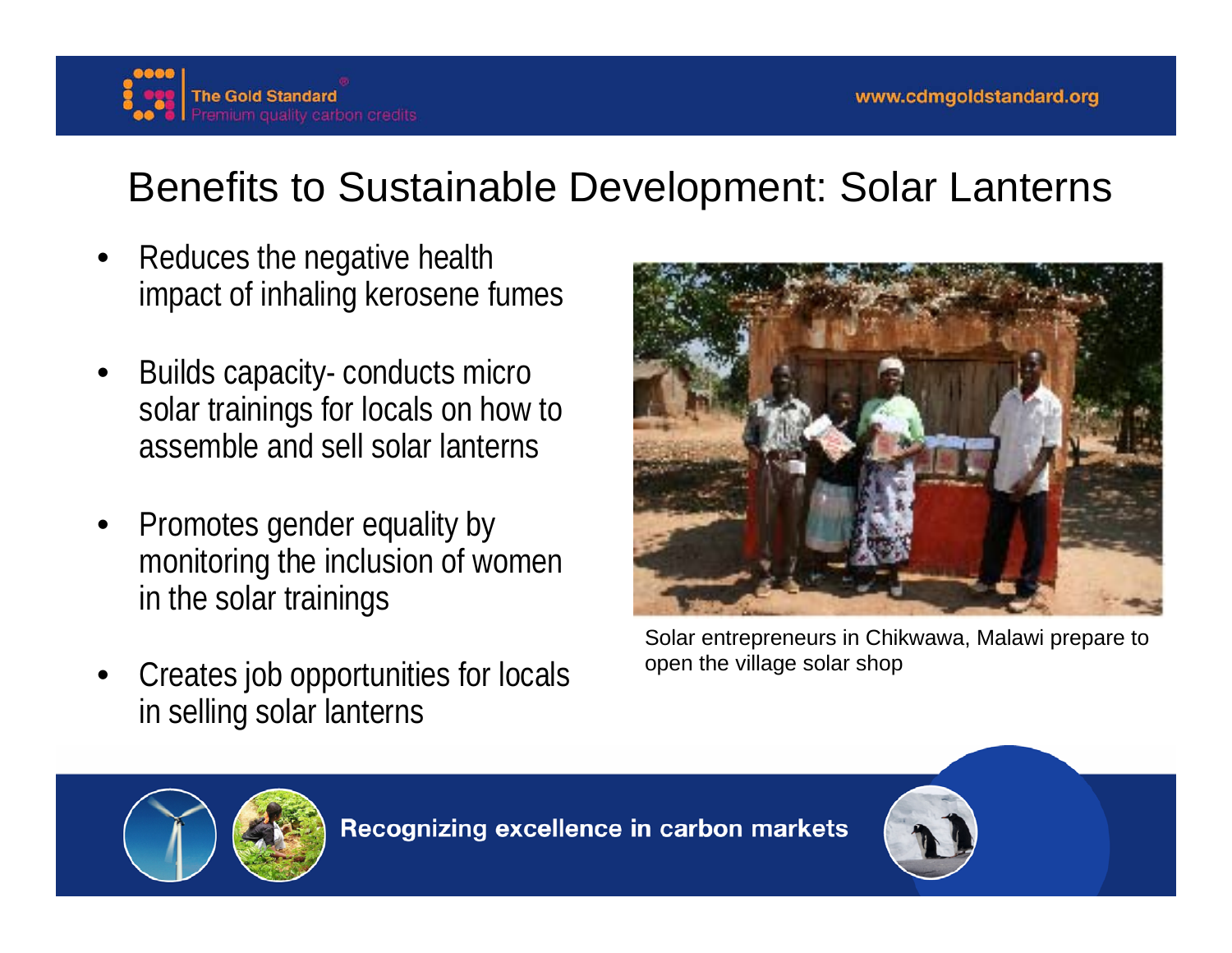

## Community-focused Micro Scale Scheme- What?

- A new scheme that will allow for streamlined procedures and lowered transactions costs for poor community-focused micro-scale project activities
- Eligible project activities are **deemed additional** without any further requirement to demonstrate additionality
- No debundling rules



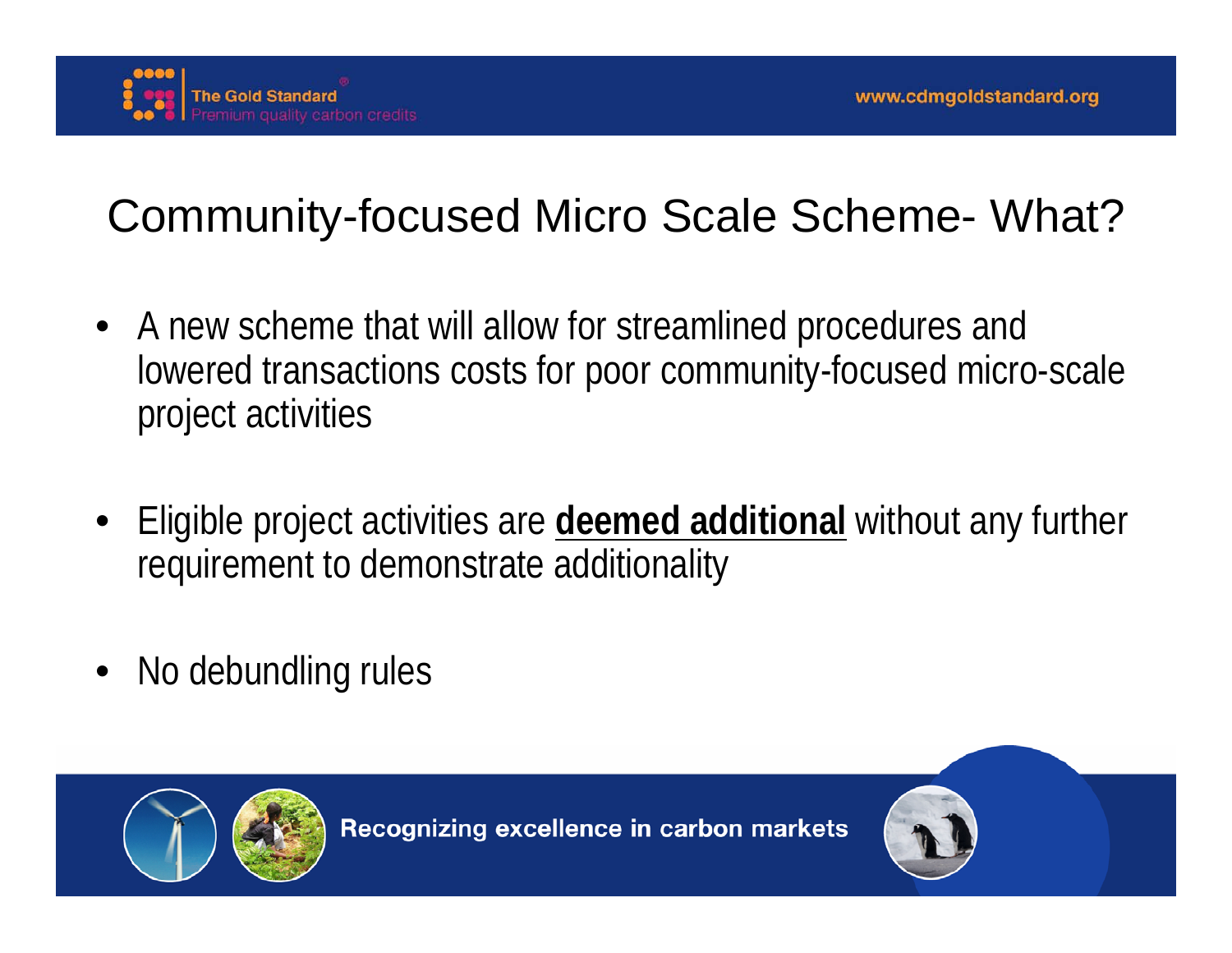

# Community-focused Micro Scale Scheme- Who?

- LDCs, LLDCs, SIDSs
- Micro-scale project activities implemented in other developing countries can be submitted to the scheme and may be approved for review by the GS-TAC on a case-by-case basis
	- Project proponents will be required in such case to demonstrate that project implementation will essentially benefit poor communities.
- End-use energy efficiency projects with estimated annual emission reduction of less than 5,000 tCO<sub>2eq</sub>



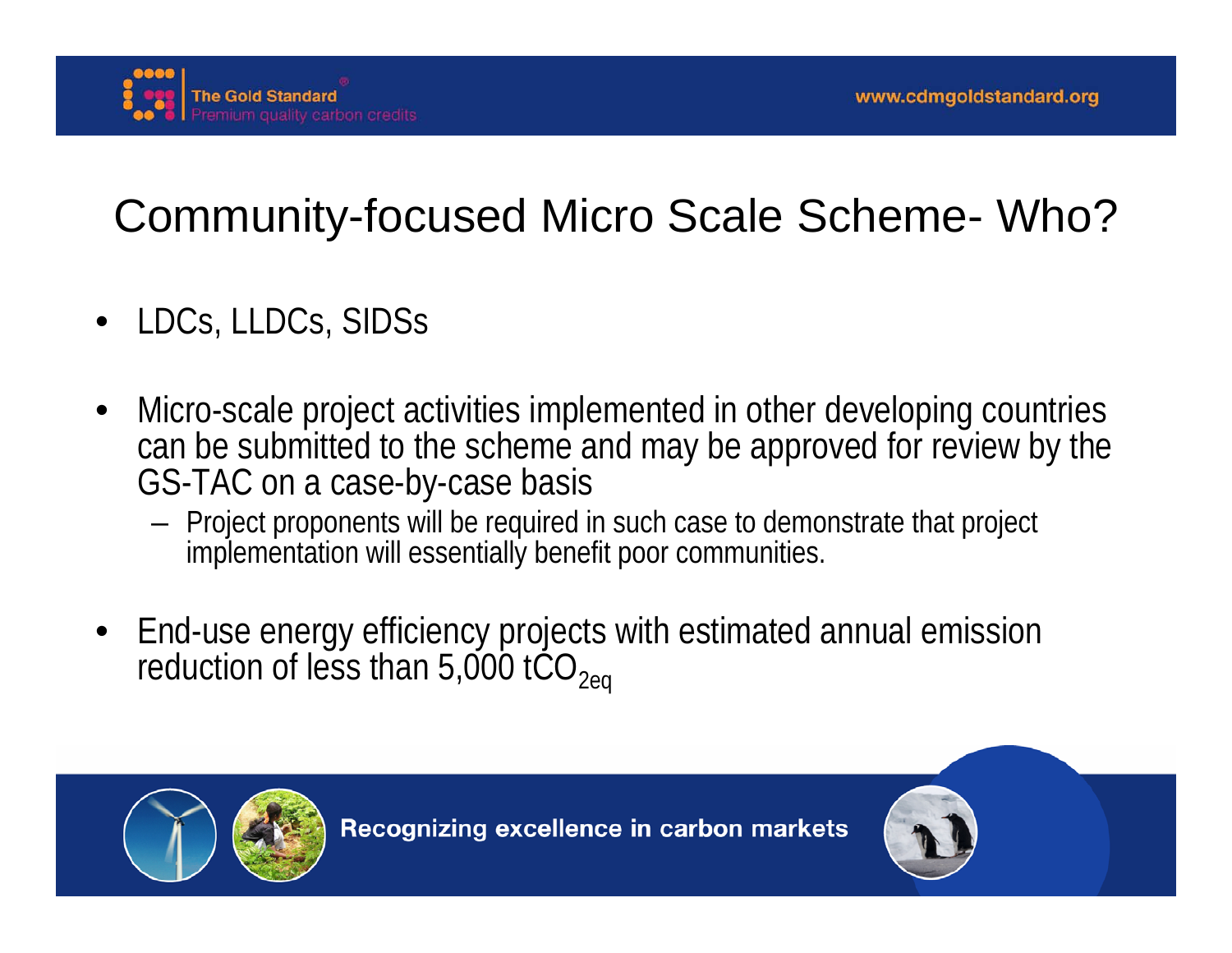

# Community-focused Micro Scale Scheme- How?

- Simplified local stakeholder consultation process, reviewed by 'Objective Observers' and validated by a DOE and approved by GS
- Possibility to propose new baseline and monitoring methodologies as part of the PDD and submit for approval during the validation process
- Option to opt for internal validation (fee capped at \$10,000) and verification (fee capped at \$2,500 per annum) conducted by GS